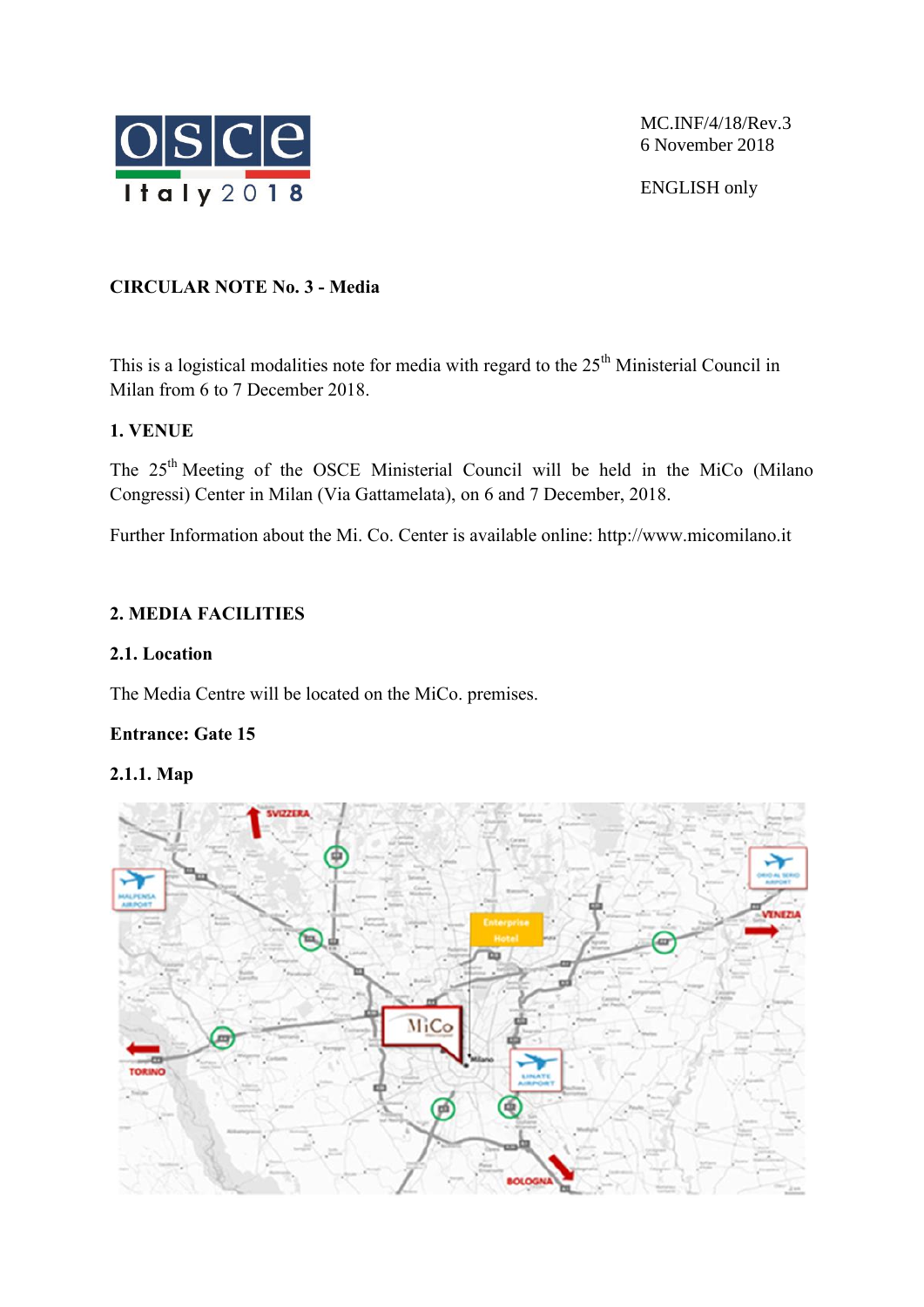The Media Centre includes the following services and activities for the press:

### **2.2. Opening Hours of the Media Centre**

Wednesday, 5 December 2018: 12:00 until 20:00

Thursday, 6 December 2018: 07:00 until necessary

Friday, 7 December 2018: 07:00 until necessary

- Work spaces
- Printers, copiers
- Wi-Fi connection and some LAN connections
- Press conference rooms
- Connections for power supply
- CCTV screens broadcasting the plenary sessions and announcements for journalists
- Host broadcaster and host photographer
- Rooms for bilateral interviews
- Catering and lounge area
- Media Information Desk at the "MICO -1 Level"

At the Media Information Desk journalists will receive information concerning access to events or bilateral meetings for which pool arrangements will apply due to space, security and protocol restrictions.

The entire venue will be a secure area, and access will require an accreditation badge.

# **3. REGISTRATION AND ACCREDITATION**

#### **3.1. Accreditation Policy**

Accreditation for media representatives is mandatory.

Important: **Please note that there will be no access to the media facilities without a valid badge.** Badges must be worn visibly at all times. Please note that badges are not transferable.

#### **3.1.1. Media Registration**

Online media registration with the Italian MFA Press Service is available on:

#### **https://osce-2018.org/mi/mediahome.aspx**

Media online registration is available until **Tuesday, 4 December 2018.**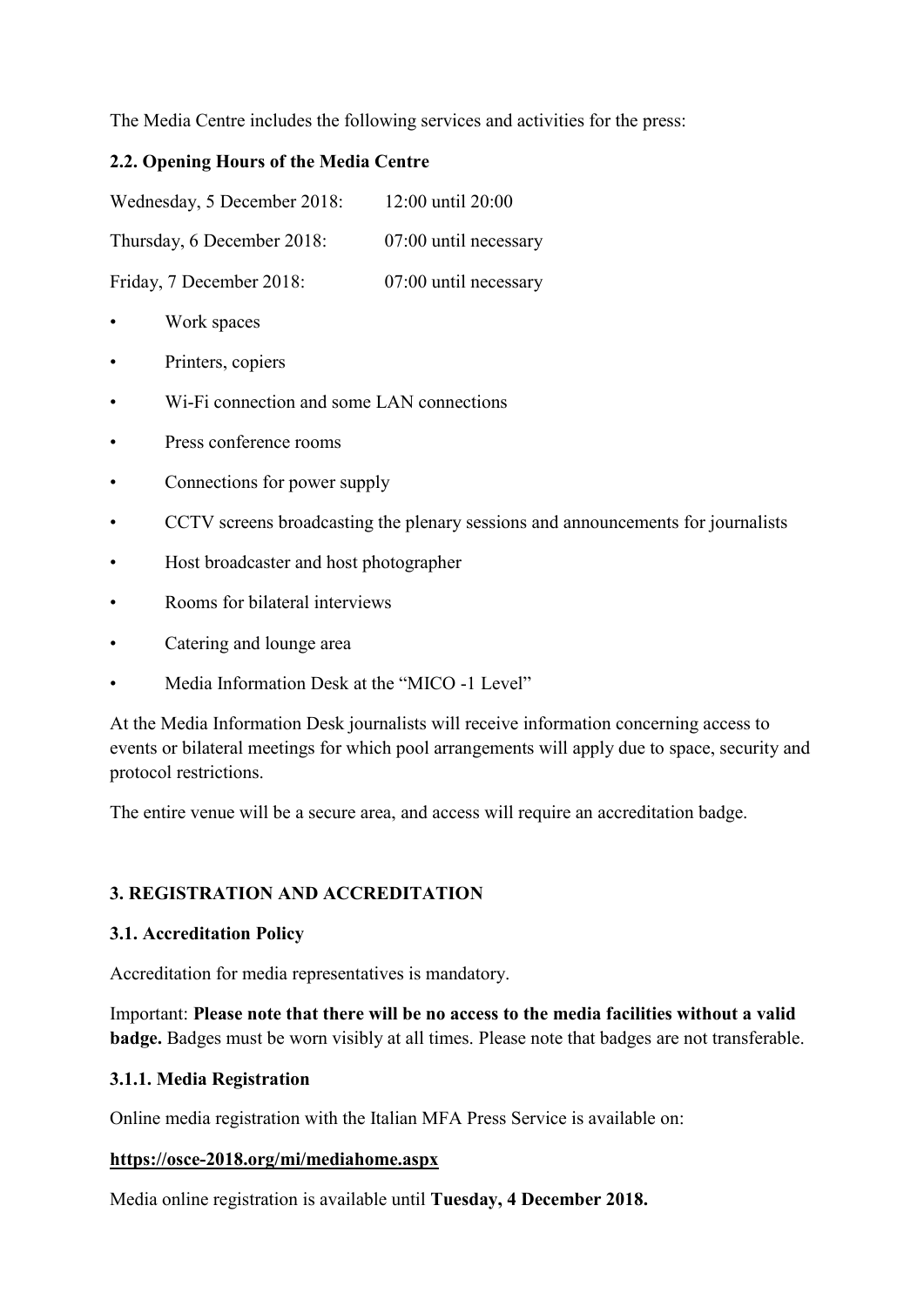Badges can be picked up at the accreditation desk of the Italian MFA Press Service,

Enterprise Hotel, Corso Sempione 91:

| Wednesday, 5 December 2018: | $10:00 - 20:00$ |
|-----------------------------|-----------------|
| Thursday, 6 December 2018:  | $07:00 - 20:00$ |

The accreditation desk is located 850 meters away from the Mi. Co. A shuttle service to transfer journalist from the Enterprise Hotel to the Mi. Co. will be available during the opening times of the Accreditation Center.

Badge pick up will be available at:

MiCo Center only on

Friday, 7 December 2018  $07:00 -$  until the beginning of the final press conference

Please note that in order to proceed with the online accreditation the following documents are mandatory**: press card or the original letter of confirmation of your media organization, photo and together with an official photo-ID (identity card, passport).**

Media-related questions concerning the OSCE Ministerial Council may be directed to the Press Department of the Italian Foreign Ministry (stampa-oscemilano@esteri.it).

**In order to pick up your badge you must present the same valid official photo-ID (identity card, passport) that you have upload on the online registration system.**

#### **3.1.2. Location**

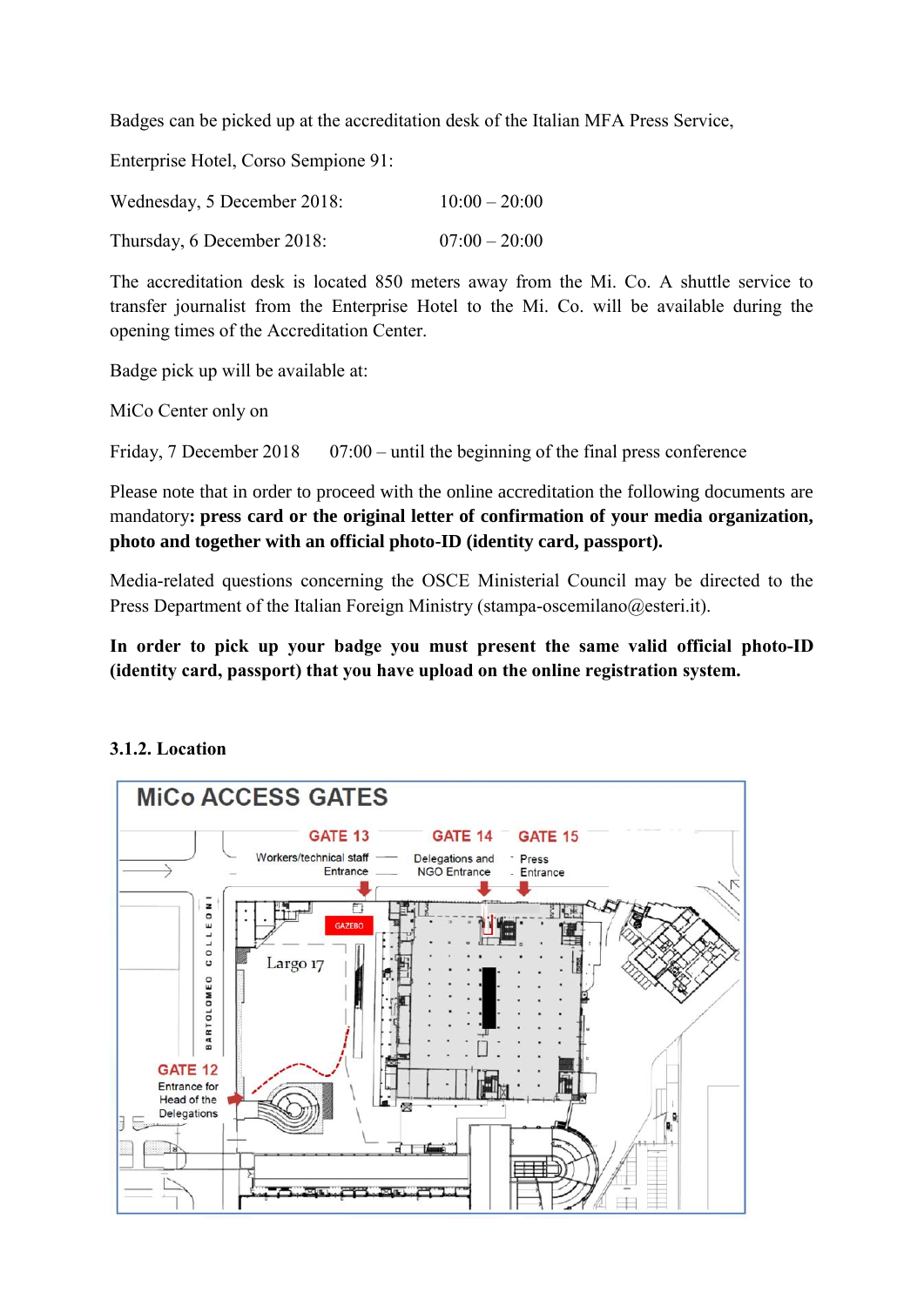## **3.1.3. Accreditation for media pool**

Photographers and cameramen are requested to register for participation in any media pool event ahead of the conference.

Pool participation is for photographers and cameramen only! As space is limited, registration may be closed once the space is filled up.

Please note: On-site pool accreditation will not be possible.

Registration for participation in photo-ops is possible until 17:00 on Tuesday, 5 December 2018. Send the following information to: stampa-oscemilano18@esteri.it

- Name
- Media outlet

**Photo-op pool 6 December 2018** ("Doorstep" or "Handshake/Opening" or "Family photo" and "Opening") **or 7 December 2018**

- Profession
- Phone
- Email

#### **Photo-op pools Thursday, 6 December 2018**

There will be three different pools

| $08:40 - 09:50$ | Photo-op pool "Doorstep"                                                                   |  |
|-----------------|--------------------------------------------------------------------------------------------|--|
|                 | Arrival of Heads of Delegations at the MiCo center                                         |  |
|                 | Journalists are requested to gather at the Meeting Point in the Media<br>center at 08:25   |  |
| $09:00 - 10:00$ | Photo-op pool "Handshake/Opening"                                                          |  |
|                 | Welcome by the Chairperson-in-Office and Plenary Session – Opening<br>- Keynote address    |  |
|                 | Journalists are requested to gather at the Meeting Point in the Media<br>center at $08:40$ |  |
|                 | $12:15 - 13:30$<br>Photo-op pool "Family photo"<br>Group photo                             |  |
|                 | Journalists are requested to gather at the Meeting Point in the Media<br>center at 11:45   |  |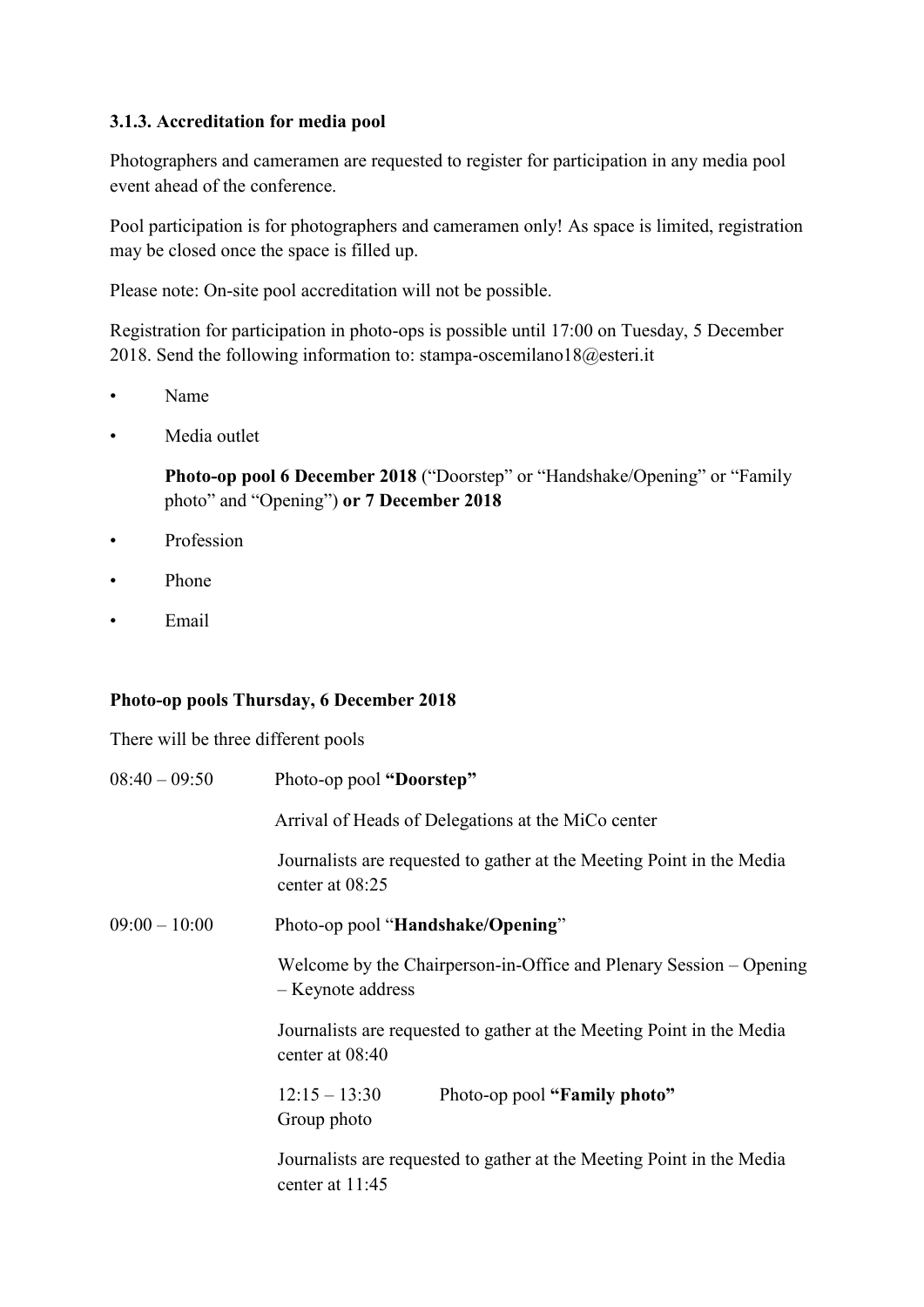### **Photo-op pools Friday, 7 December 2018**

08:45 – 10:00 Photo-op pool **"Doorstep"** 

Arrival of Heads of Delegations at the MiCo center

Journalists are requested to gather at the Meeting Point in the Media center at 08:30

Please note that in order to participate in a media pool a separate **Floater Badge** will be necessary; it must be picked up at the Media Information Desk at the "MiCo." at least 15 minutes before the pool departs. Without the floater badge, participation will not be possible.

Photographers and cameramen accredited for a pool will gather at the **"Meeting Point"** at the coffee point area next to the Media Information Desk and will be guided to the location of the photo-op.

## **3.1.4. Bilateral MEETINGS with Media attendance**

Media attendance at bilateral meetings is possible only on the basis of a delegation's request.

Delegations are responsible for contacting the corresponding media representatives and also need to make sure they are at the Media Information Desk at the Media Center at least 15 minutes before the bilateral meeting, to be escorted to the meeting.

# **3.1.5. Parking for SNG trucks**

Parking for SNG trucks at the MiCo Center is through Gate 16 (Via Gattamelata) is very limited. Therefore we kindly ask you to register for parking of SNG trucks or in advance.

As space is limited, registration will be closed once the space is filled up.

In order to be able to drive into the MiCo Center a car badge will be needed, which will be handed out for registered trucks at the desk of the Italian MFA Press Service together with the media badge at Hotel Enterprise, Corso Sempione 91, Milano, on:

| Wednesday, 5 December 2018: | $10:00 - 20:00$ |
|-----------------------------|-----------------|
| Thursday, 6 December 2018:  | $07:00 - 20:00$ |

Please register your SNG truck or car by sending the following information to stampaoscemilano18@esteri.it:

Media outlet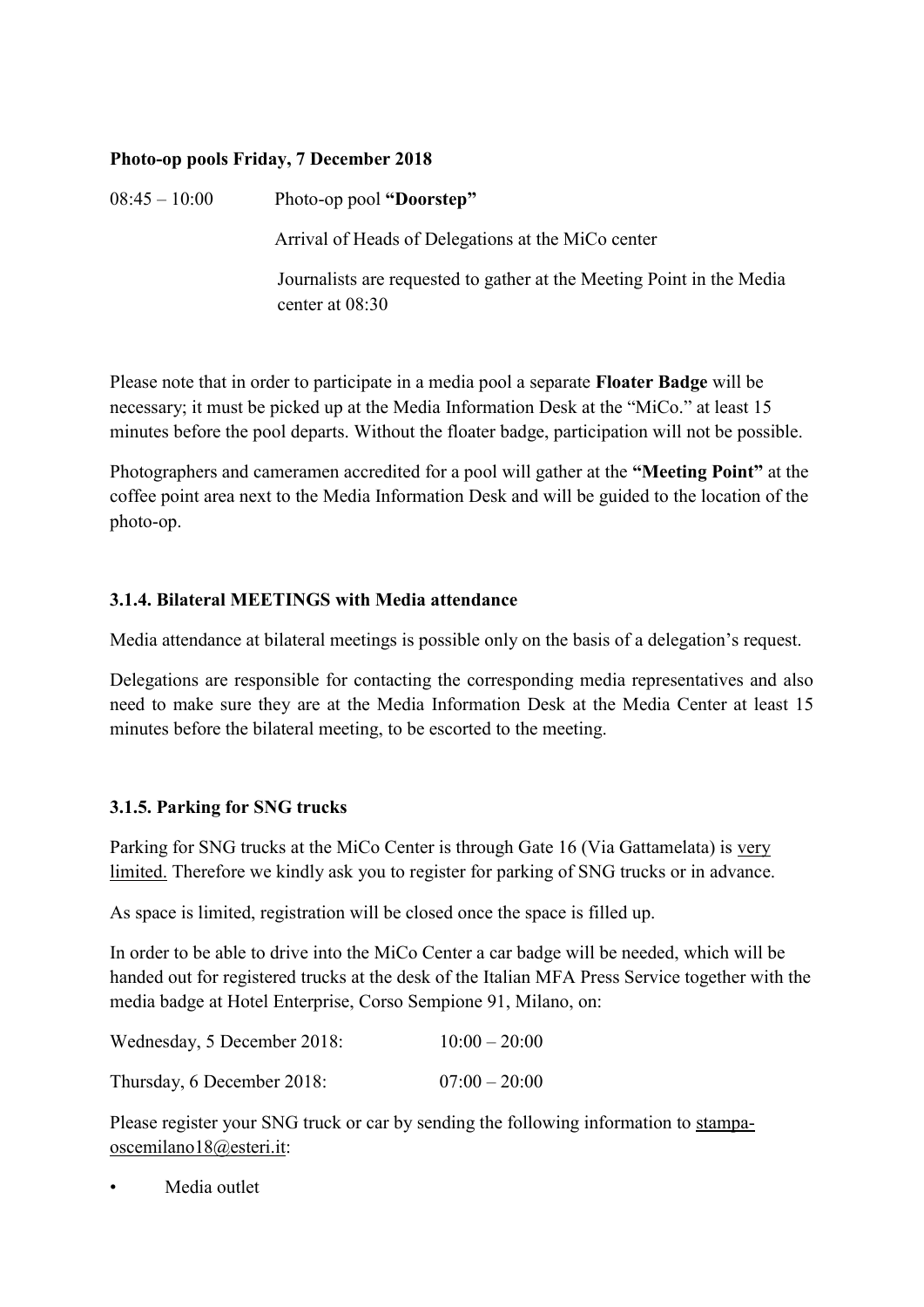• Name of driver (needs to be registered with the Italian MFA Press Service for the conference)

- Type and colour of the truck
- License plate
- Phone
- Email

The Italian Ministry for Foreign Affairs and International Cooperation does not cover additional equipment, resulting costs or licenses.

## **3.1.6. Livestream**

Livestream of the conference will be available on the OSCE website at: www.osce.org/live.

# **4. GENERAL INFORMATION**

#### **4.1. Transport**

I. How to reach MiCo

#### From the airport

**Linate** 

Take bus no. 73 in the "national arrivals exit" area all the way to the last stop in piazza San Babila where you can take the red metro line 1 (towards Rho Fiera Milano). For the via Gattamelata entrance: get off at the "Cadorna" stop, exit the metro and go to the railroad station above: take the first train of ferrovie nord departing and get off at the "Domodossola" stop. Leave the station and take Via Poliziano, turn left and continue for 200 metres until the intersection with Via Duilio. Turn right on Via Duilio and continue until the intersection with Via Gattamelata. Take Via Gattamelata until gate 15 of the congress centre.

**Malpensa** 

The "Malpensa express" train service will take you directly from the airport to the centre of Milan in 40 minutes, arriving at the ferrovie nord "Cadorna" station. Take the first train of ferrovie nord departing and get off at the "Domodossola" stop. Leave the station and take Via Poliziano, turn left and continue for 200 metres until the intersection with Via Duilio. Turn right on Via Duilio and continue until the intersection with via Gattamelata. Take via Gattamelata until gate 15 of the congress centre.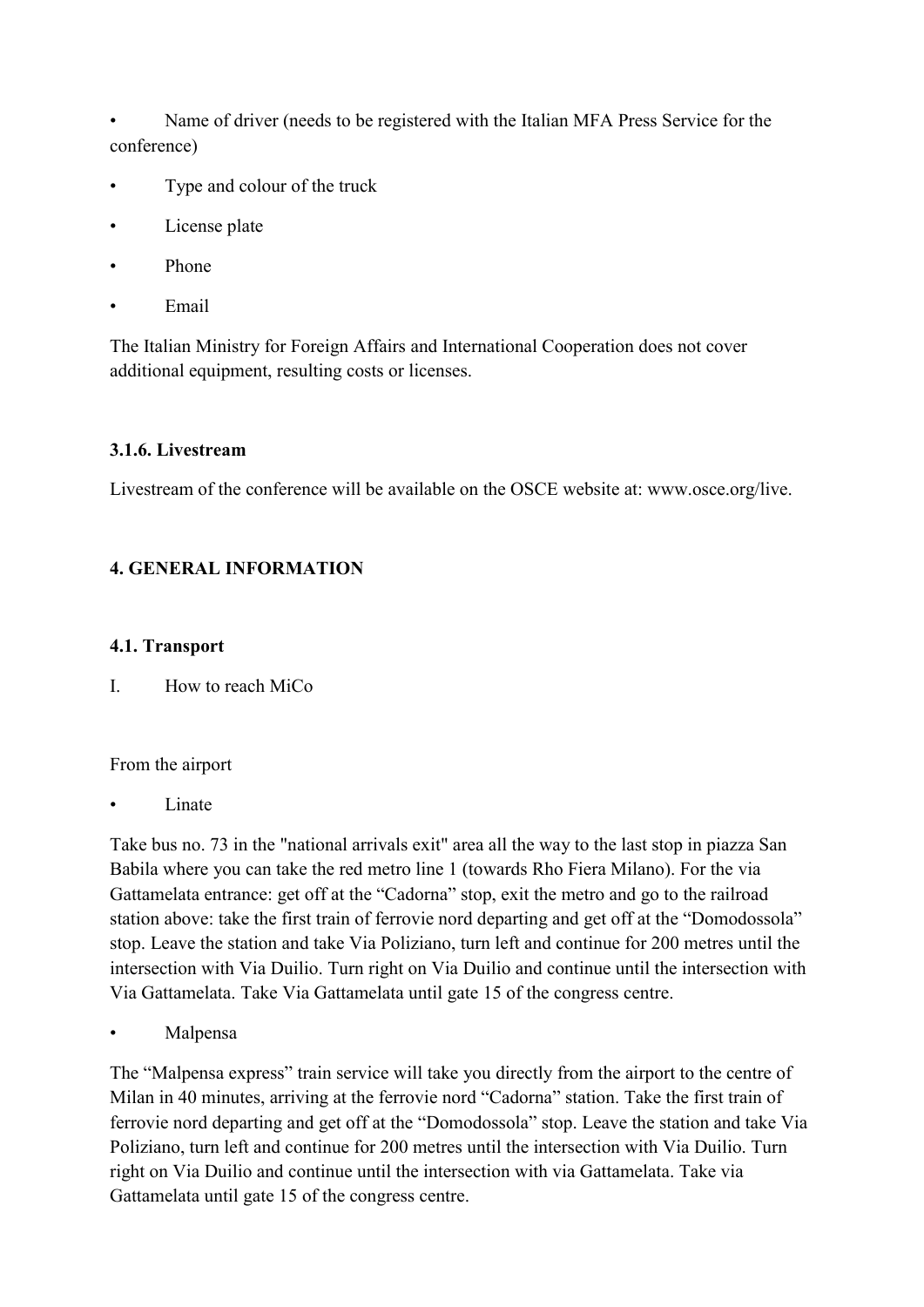## Orio al Serio

The "autostradale" or "air pullman" bus service will take you directly from the airport to Milan central station in 60 minutes: then take the metro green line 2 (Abbiategrasso direction) and get off at "Cadorna".

Here take the red line 1 (Rho Fiera Milano direction).

For the "Viale Eginardo / Viale Scarampo" entrance: get off at the "Amendola" stop – 700 m from the congress centre, or at "Lotto" approx. 800 m.

For the "Piazzale Carlo Magno / Via Gattamelata" entrance: get off at the "Cadorna" stop, exit the subway and go to the railroad station above : take the first train departing and get off at the "Domodossola" stop – just 600 m from the congress centre.

#### By train

• Central station – Garibaldi station

Take the green metro line 2 (towards Abbiategrasso) and get off at "Cadorna". For the Via Gattamelata entrance: take the first train of ferrovie nord departing and get off at the "Domodossola" stop. Leave the station and take Via Poliziano, turn left and continue for 200 metres until the intersection with Via Duilio. Turn right on Via Duilio and continue until the intersection with Via Gattamelata. Take Via Gattamelata until gate 15 of the congress centre.

Cadorna station

For the Via Gattamelata entrance: take the first train of ferrovie nord departing and get off at the "Domodossola". Leave the station and take Via Poliziano, turn left and continue for 200 metres until the intersection with Via Duilio. Turn right on Via Duilio and continue until the intersection with Via Gattamelata. Take Via Gattamelata until gate 15 of the congress centre.

#### By car

From any of the beltways circling Milan follow the signs to Fieramilanocity,

You can leave your car in any of the large parking lots located close to these metro stops:

- Cascina gobba (1800 cars). Green line
- San Donato (1800 cars). Yellow line
- Famagosta (3000 cars). Green line
- Bisceglie (1900 cars). Red line
- Lampugnano (2000 cars). Red line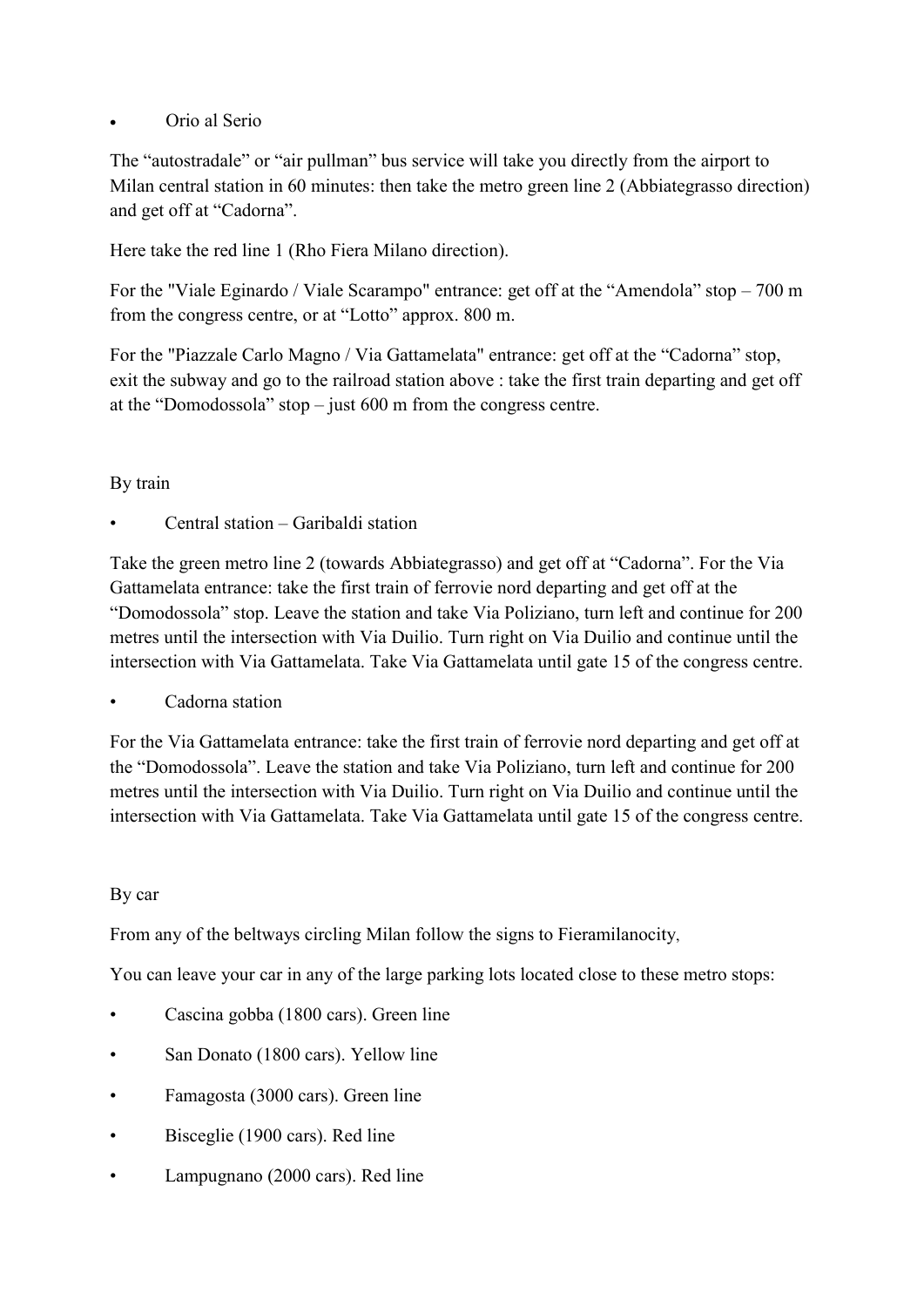### By bus, tram

• bus no. 78 – get off at "Colleoni/Gattamelata" stop. Take Via Gattamelata until gate 15 of the congress centre.

• tram no. 27 - get off at "Piazza 6 Febbraio" stop. Take Viale Boezio. After the intersection with Via Domodossola, continue in Via Duillio. Continue until the intersection with Via Gattamelata, then proceed in this road until gate 15 of the congress centre.

# By metro

red metro line 1: for the Via Gattamelata entrance: get off at the "Cadorna" stop, exit the subway and go to the railroad station above: take the first train of Ferrovie nord departing and get off at the "Domodossola" stop. Leave the station and take Via Poliziano, turn left and continue for 200 metres until the intersection with Via Duilio. Turn right on Via Duilio and continue until the intersection with Via Gattamelata. Take Via Gattamelata until gate 15 of the congress centre.

• green metro line 2: get off at "Cadorna". For the Via Gattamelata entrance: exit the subway and go to the railroad station above: take the first train of Ferrovie nord departing and get off at the "Domodossola" stop. Leave the station and take Via Poliziano, turn left and continue for 200 metres until the intersection with Via Duilio. Turn right on Via Duilio and continue until the intersection with Via Gattamelata. Take Via Gattamelata until gate 15 of the congress centre.

• yellow metro line 3: get off at "Duomo", switch to the red line 1 (towards rho Fiera Milano). For the via Gattamelata entrance: get off at the "Cadorna" stop, exit the subway and go to the railroad station above: take the first train of Ferrovie nord departing and get off at the "Domodossola" stop. Leave the station and take Via Poliziano, turn left and continue for 200 metres until the intersection with Via Duilio. Turn right on Via Duilio and continue until the intersection with Via Gattamelata. Take Via Gattamelata until gate 15 of the congress centre.

liliac line  $5<sup>°</sup>$ 

For the "Viale Eginardo / Viale Scarampo" entrance: get off at the "Portello" stop – 80 m from the congress centre.

For the "Piazzale Carlo Magno / Via Gattamelata" entrance: get off at the "Portello" stop, walk along Via Colleoni and, on the right, Via Gattamelata for approx. 450 m, otherwise get off at the "Domodossola fnm" stop, and walk about 600 m towards the congress centre.

# **4.1.1. Arrival by Plane**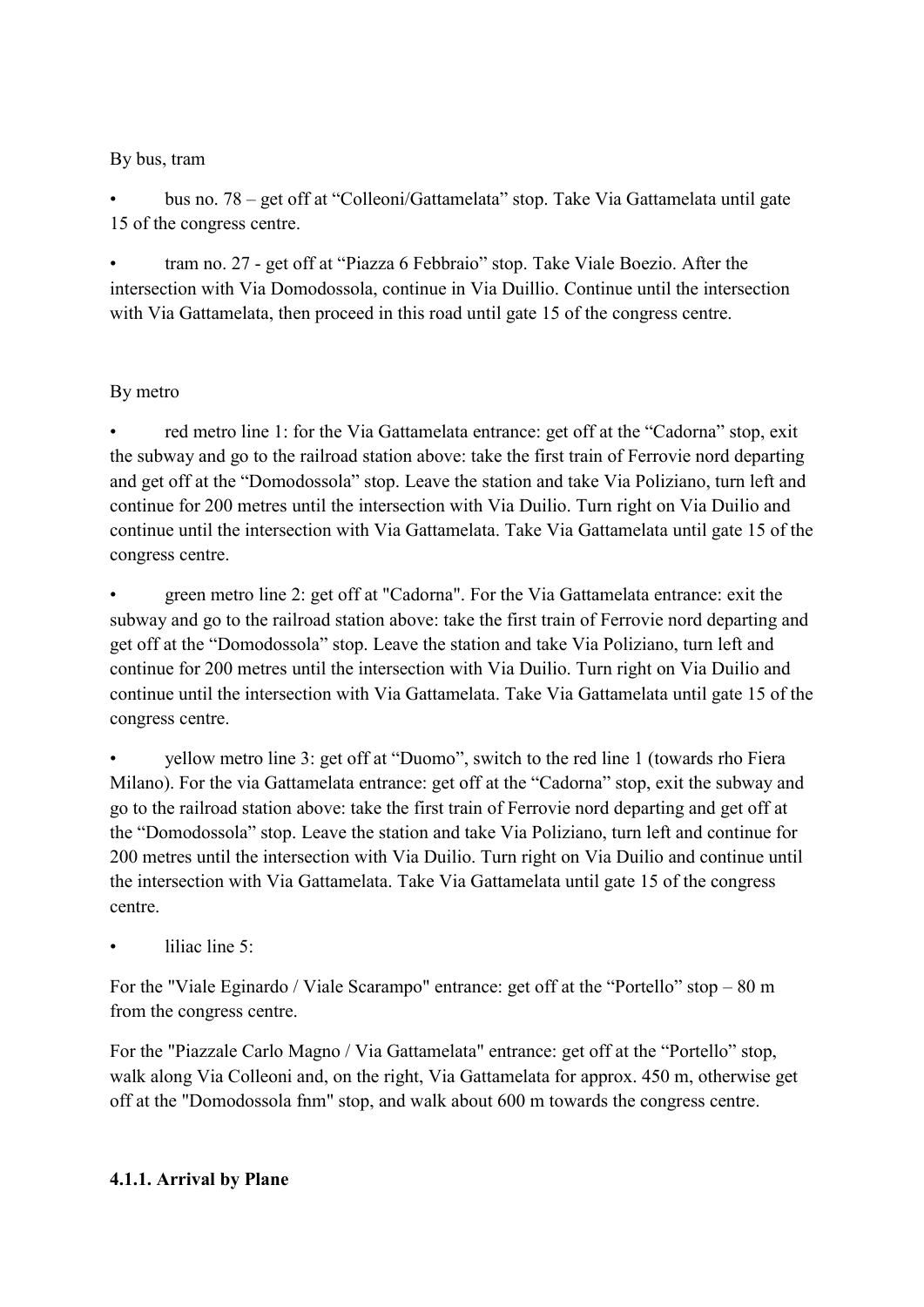There are regular daily flights to Milan from a large number of European and world cities. There will be a Ministerial Council welcome desk in the arrival hall of the international terminals of both Linate and Malpensa airports as of Monday, 3 December 2017.

# **4.1.2. Arrival by Train**

There are regular daily trains to Milan from numerous European cities and all Italian cities. Milan's main train station (https://www.milanocentrale.it/en/) is located in the city centre and is well connected to the public transportation system.

# **4.2. Visa Requirements**

Visa requirements must be met before arrival in Italy. We invite accredited journalists to make their own visa arrangements as soon as possible.

# **4.3. Accommodation**

Media representatives are kindly asked to make accommodation arrangements on their own. If desired, accommodations can be found through the dedicated email osce@bcdme.it handled by a private agency.

# **4.4. Currency**

The official currency in Italy is the Euro.

The Euro Exchange Rate may be found at: https://www.ecb.europa.eu/stats/exchange/eurofxref/html/index.en.html

It is recommended to have a small amount of cash (around 50 Euros) on hand upon arrival or to change money at the airport or railway station for immediate expenses. Automated teller machines ("Bancomat") are available at the airport arrivals hall as well as on the OSCE conference premises; they accept many, but not all foreign cash or credit cards.

# **4.5. Business Hours**

Shops are generally open from Monday to Saturday from 9:30 to 19:30, though times may vary. On Sundays and public holidays many shops are closed. Saturday, 8 December is a public holiday.

# **4.6. Banks and Credit Cards**

Most banks are open from Monday to Friday from 9:00 to 16:15. Almost all banks have automated teller machines that accept overseas bank cards and are accessible from outside (look for the "Bancomat" sign). It is recommended to check with the issuing bank before departure whether a bank card is valid in Italy. Credit cards, such as American Express, MasterCard and Visa are widely accepted in Italy.

# **4.7. Electricity Supply**

The electric current used throughout Italy is 230 volts AC, 50 Hz (continental European standard). Wall outlets are compatible with most other continental European plugs.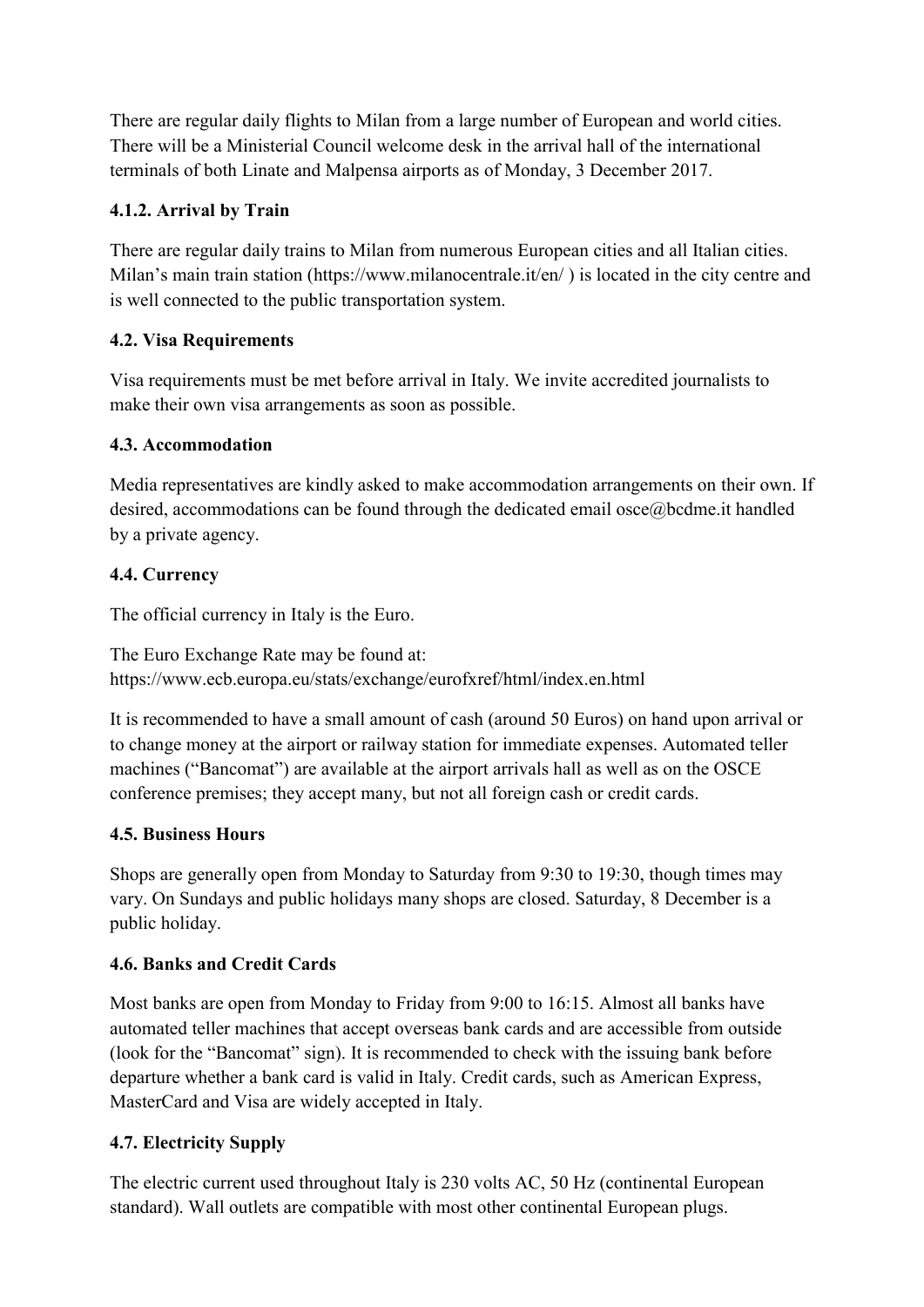### **4.8. Climate**

In December, the temperatures in Milan are usually around 8°C with low overcast skies prevailing and a likelihood of rain.

## **4.9. Time**

UTC/GMT +1 hour

## **5. CONTACT INFORMATION**

#### **5.1. Media Team Contacts**

OSCE Communication and Media Relations Section OSCE Secretariat Phone: + 43 676 71 74 592 Email: press@osce.org Webpage: http://www.osce.org/press/contacts

#### **Registration for media pool photo-op and SNG truck parking spots:**

stampa-oscemilano18@esteri.it

#### **For inquiries concerning accreditation and organizational matters:**

Press Accreditation Office

Ministry for Foreign Affairs and International Cooperation - Rome

Office: +39 0636913432/8573

stampa-oscemilano18@esteri.it

#### **For inquiries concerning the topics of the meeting:**

Giovanni Davoli Spokesperson of the Italian OSCE Chairmanship Phone: +39 06 36912118 giovanni.davoli@esteri.it